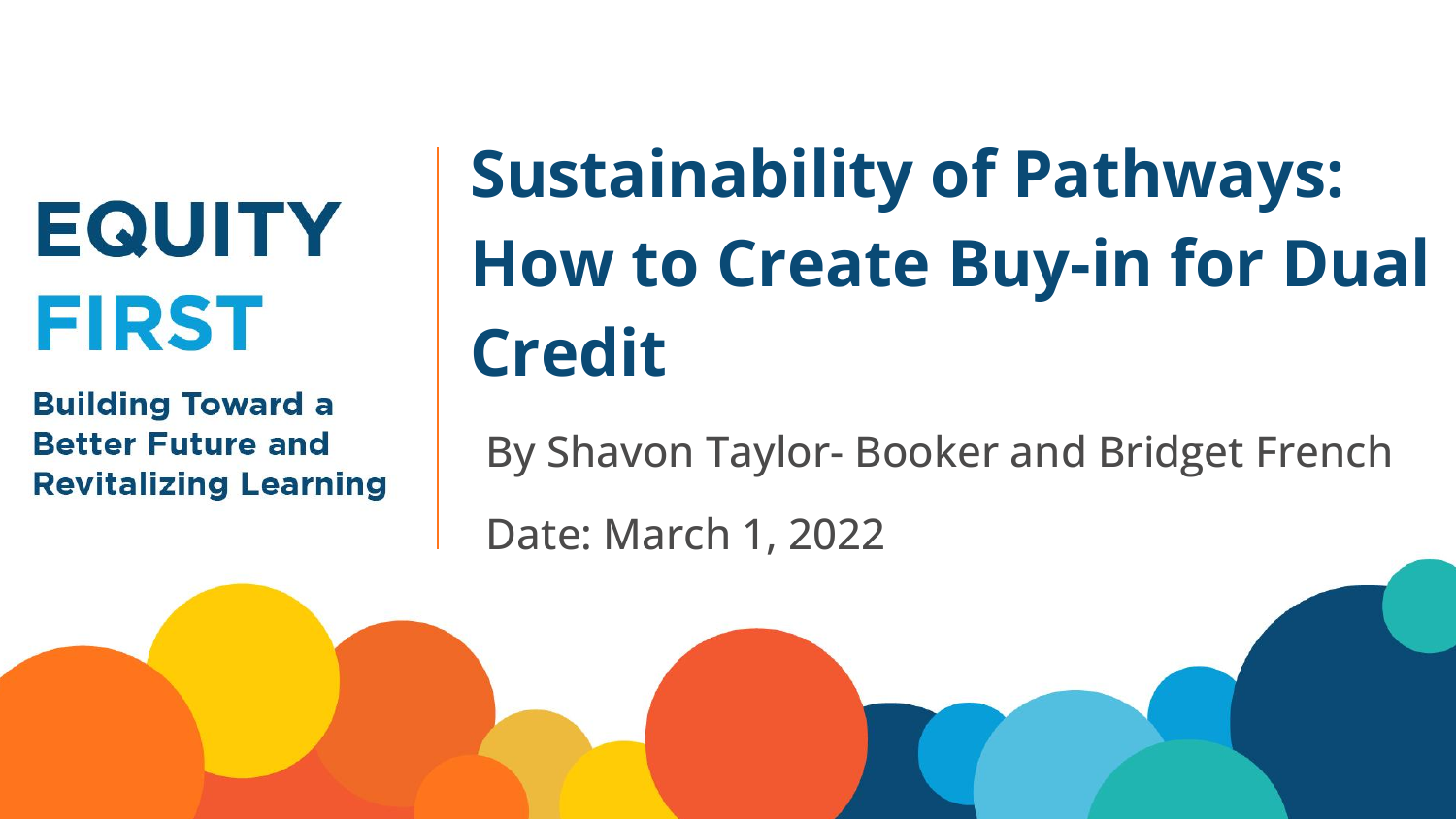## **Session Description**

Rockford Public Schools District 205 and City Colleges of Chicago will explore the successes and challenges they are experiencing as they navigate dual credit classes and pathways. They will discuss best practices, the importance of strong partnerships, barrier reduction strategies, and lessons learned. Participants will learn more about establishing high-quality pathways and selecting dual credit courses.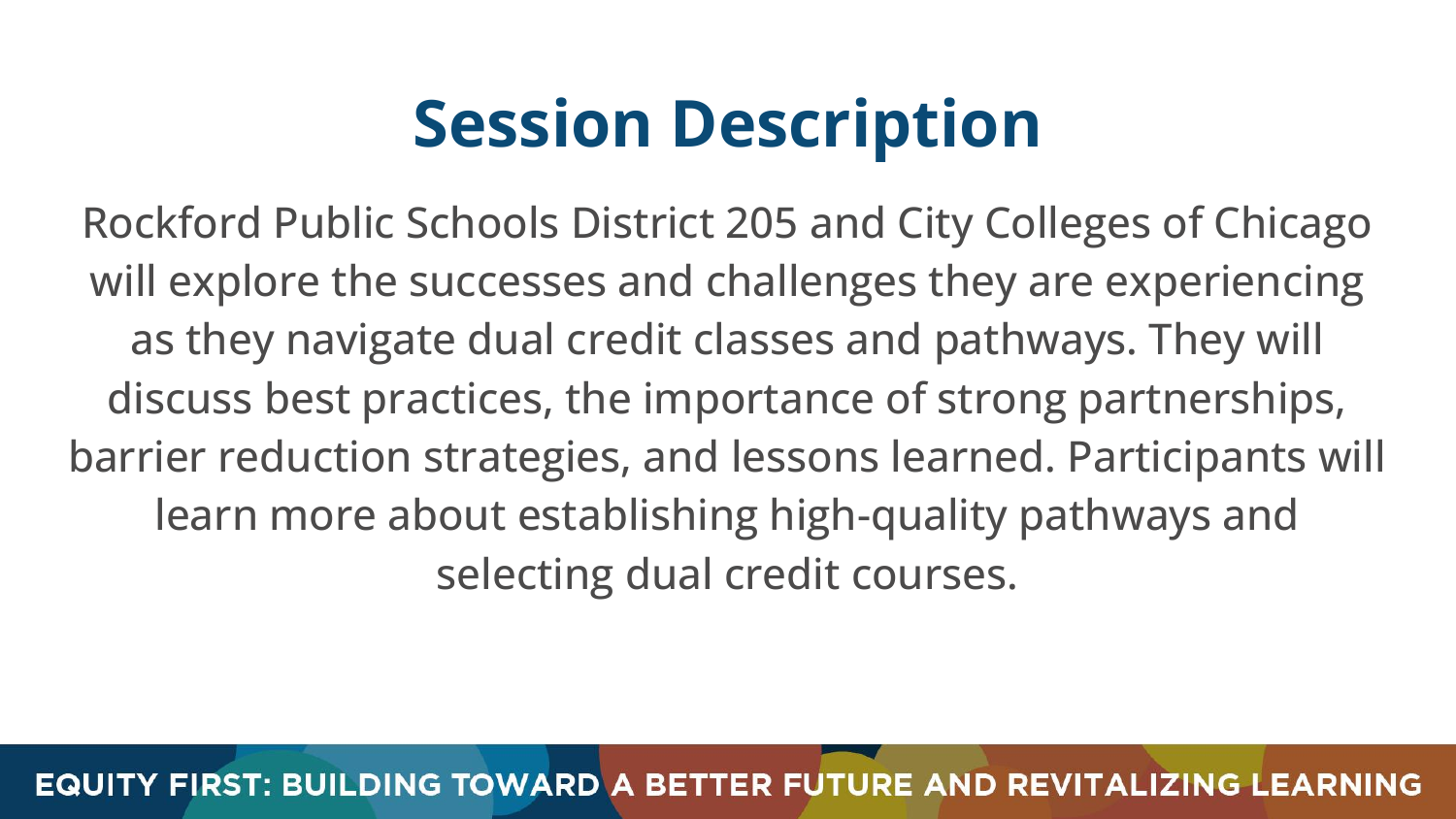

Bridget French Executive Director of College and Career Readiness Rockford Public Schools

Shavon Taylor-Booker District Director of Early College for City College of Chicago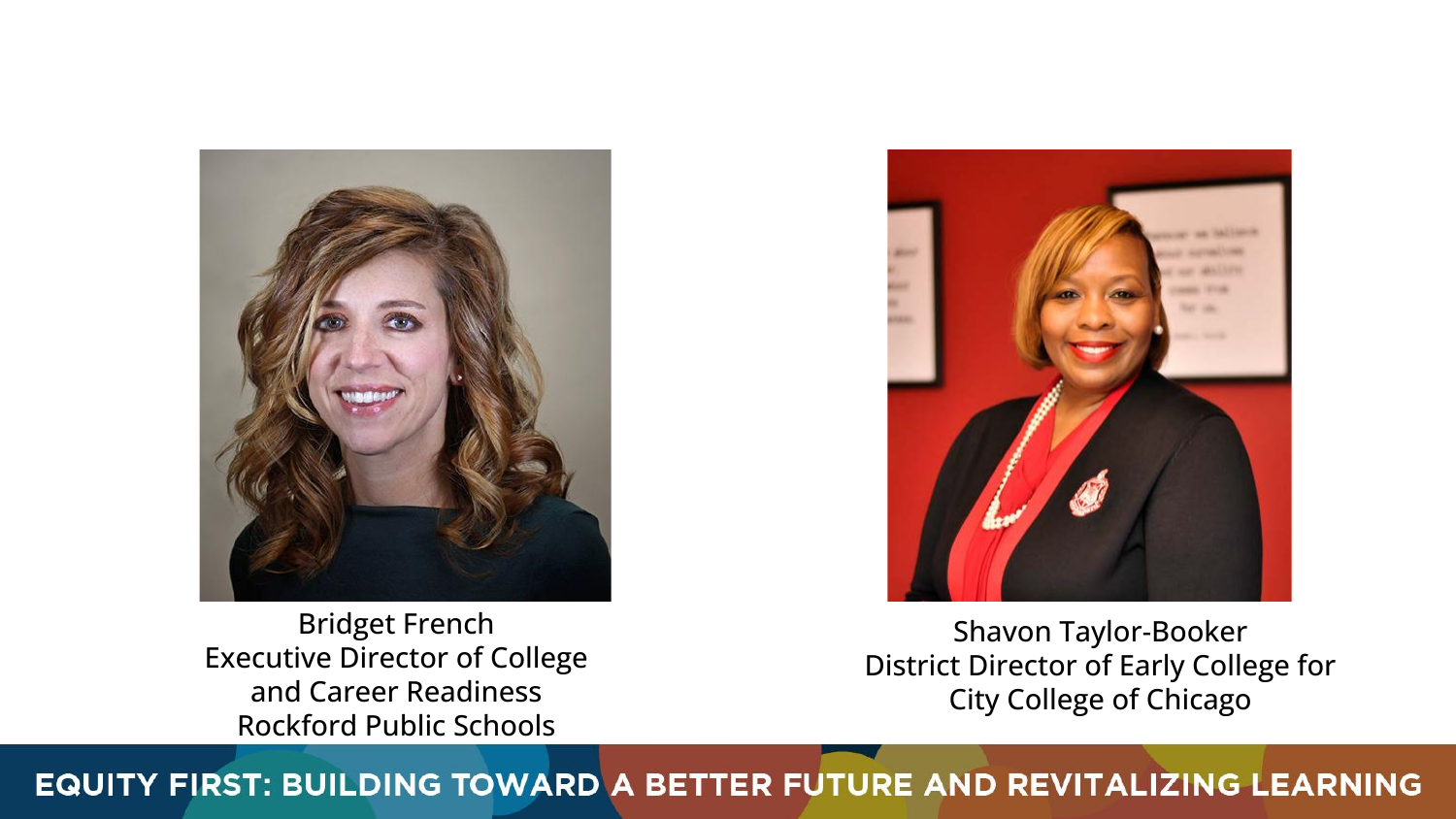**EQUITY FIRST** 

**Building Toward a Better Future and Revitalizing Learning** 

# **Creating Buy-in for Dual Credit**

Shavon N Taylor-Booker, District Director Early College Programs City Colleges of Chicago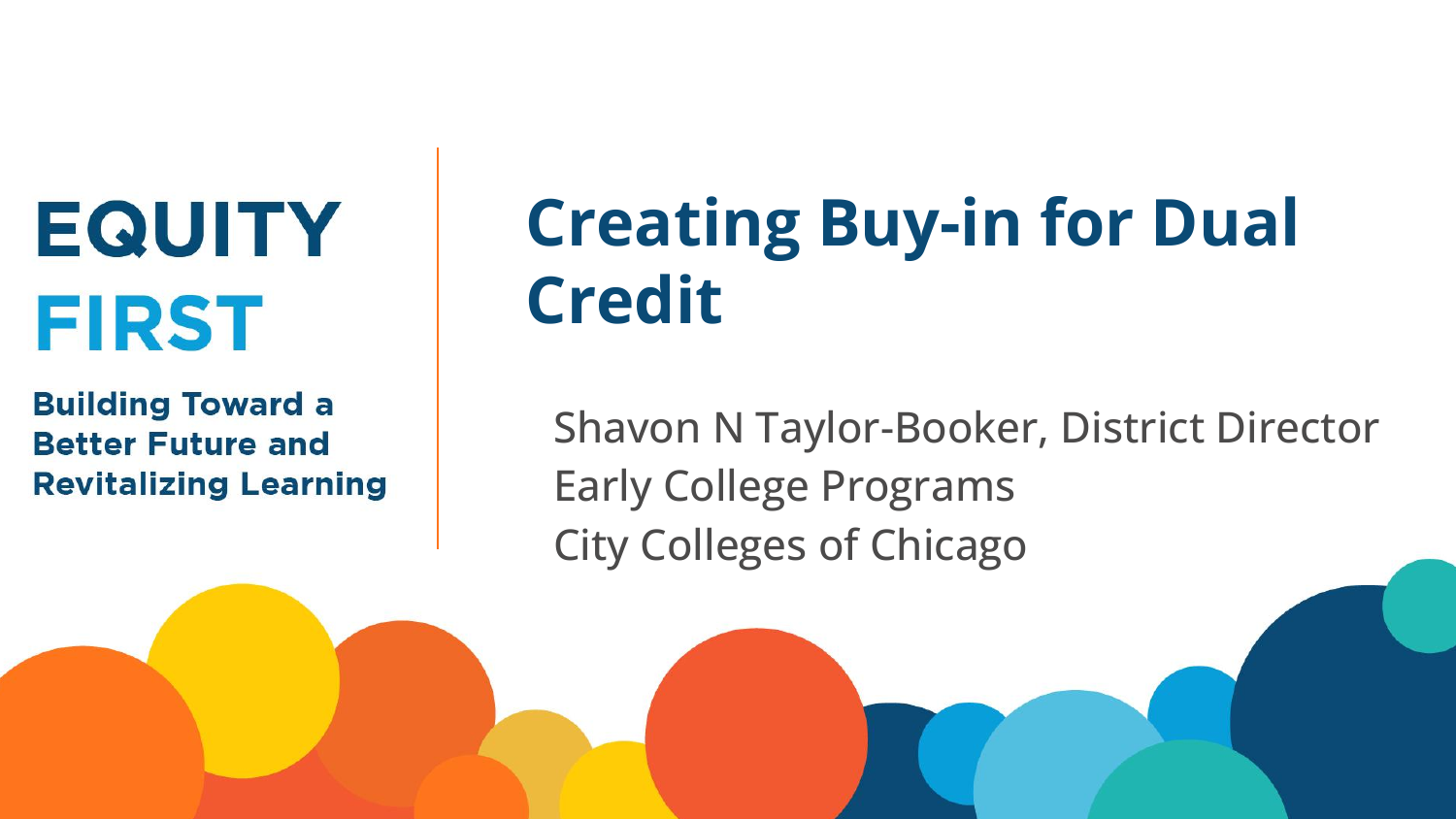### **Concurrent Enrollment definitions**

## **Early College**

### **DUAL ENROLLMENT**

Dual Enrollment is when academically qualified high school students enroll in a college credit course at one of our seven City Colleges of Chicago.

#### **DUAL CREDIT**

Dual Credit is when academically qualified high school students enroll in a college credit course offered in their high school, during their regular high school day.

#### **Challenges for sustaining Dual Credit**

|             | <b>DA</b> | <b>HW</b> | <b>KK</b> | <b>MX</b> | <b>OH</b> | <b>TR</b> | <b>WR</b> | <b>TOTAL</b> | <b>Success</b><br><b>Rates</b> |
|-------------|-----------|-----------|-----------|-----------|-----------|-----------|-----------|--------------|--------------------------------|
| <b>FY19</b> | 285       | 402       | 220       | 228       | 304       | 202       | 364       | 2005         | 82%                            |
| <b>FY20</b> | 427       | 480       | 258       | 225       | 196       | 246       | 501       | 2333         | 76%                            |
| <b>FY21</b> | 331       | 579       | 194       | 474       | 123       | 191       | 422       | 2314         | 90%                            |

**94 Chicago Public High Schools approx. 4,000 students** Model A: Traditional model, CPS teacher in CPS class Model B: CCC faculty in CPS class Model C: CCC faculty teaching virtually, synchronously to CPS class

Model D: CCC faculty teaching online course (asynchronous)

- Creating buy-in for Dual Credit from college faculty and High School district
- Rapid growth in enrollment and "not enough" quality measures
- Shifting course taking to strategic dual credit attainment
- How often and in what ways college faculty interact with high school instructors and how those interactions could be improved
- Team identified the need for communication (early and often)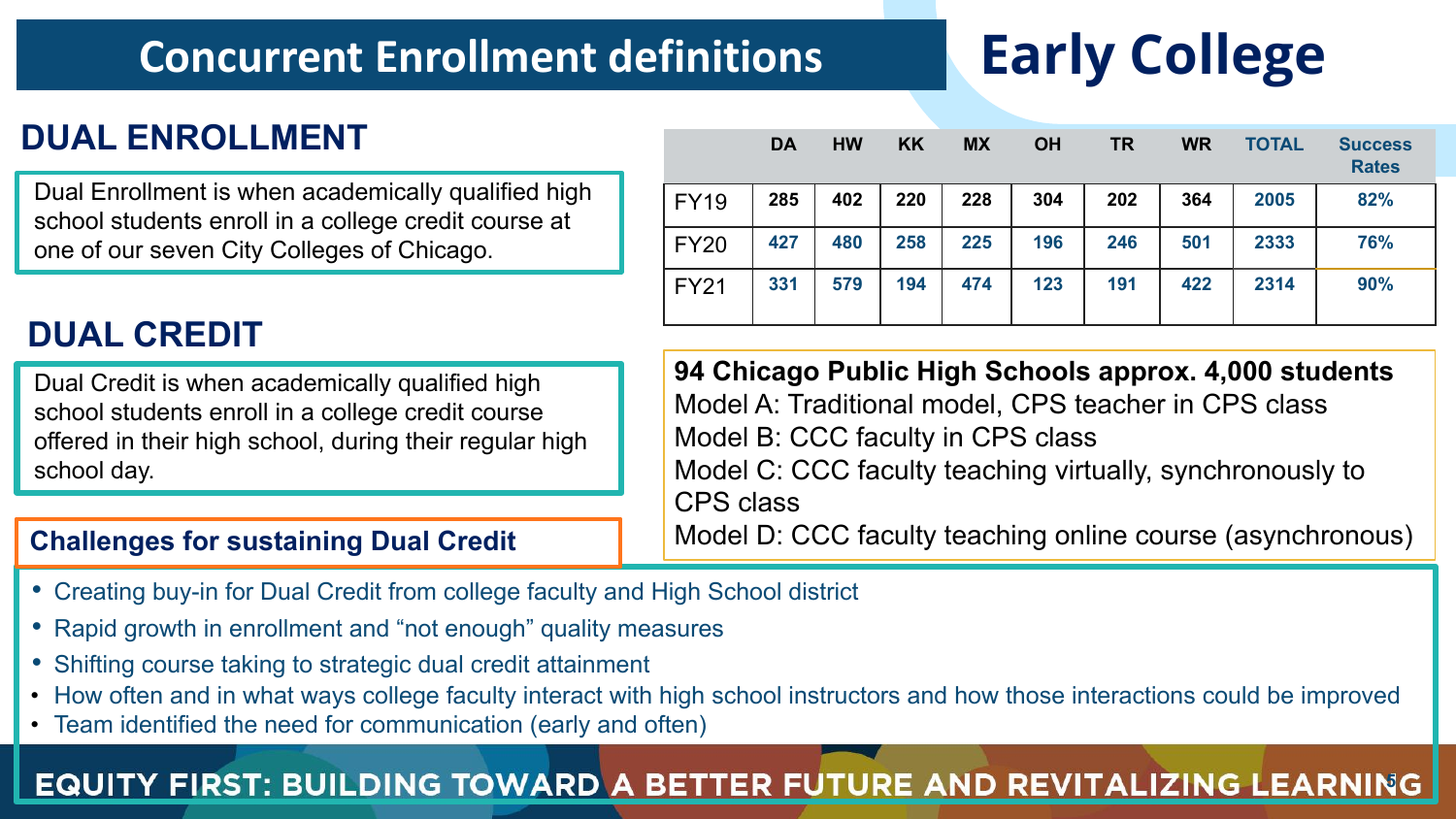### **Sustaining Dual Credit: KEY FOCUS AREAS Shared Governance Leadership Structure And Dual Credit Model Pathways**

In the Spring of 2021, CCC asked Education Systems to do a deep-dive analysis into our Dual Credit processes to help us identify ways to strengthen our program for both CPS and CCC.

- Conducted extensive desk research on national best practices, frameworks, and leading models
- Facilitated focus groups of high school teachers, counselors & administrators, and college faculty, deans and administrators
- Conducted interviews with early college staff, department chairs, CPS counselors and three selected partnerships from their national search.

**Focus groups included the following:**

- 5 members of the Faculty Council of the City Colleges of Chicago
- 6 CCC Early College Coordinators
- 12 CCC Faculty Coordinators
- 9 CPS Dual Credit Instructors
- 4 CPS Principals

**Interviews included the following:**

- 2 CPS Early College Administrators
- 2 CPS Central Office Administrators
	- 1 CCC Faculty Coordinator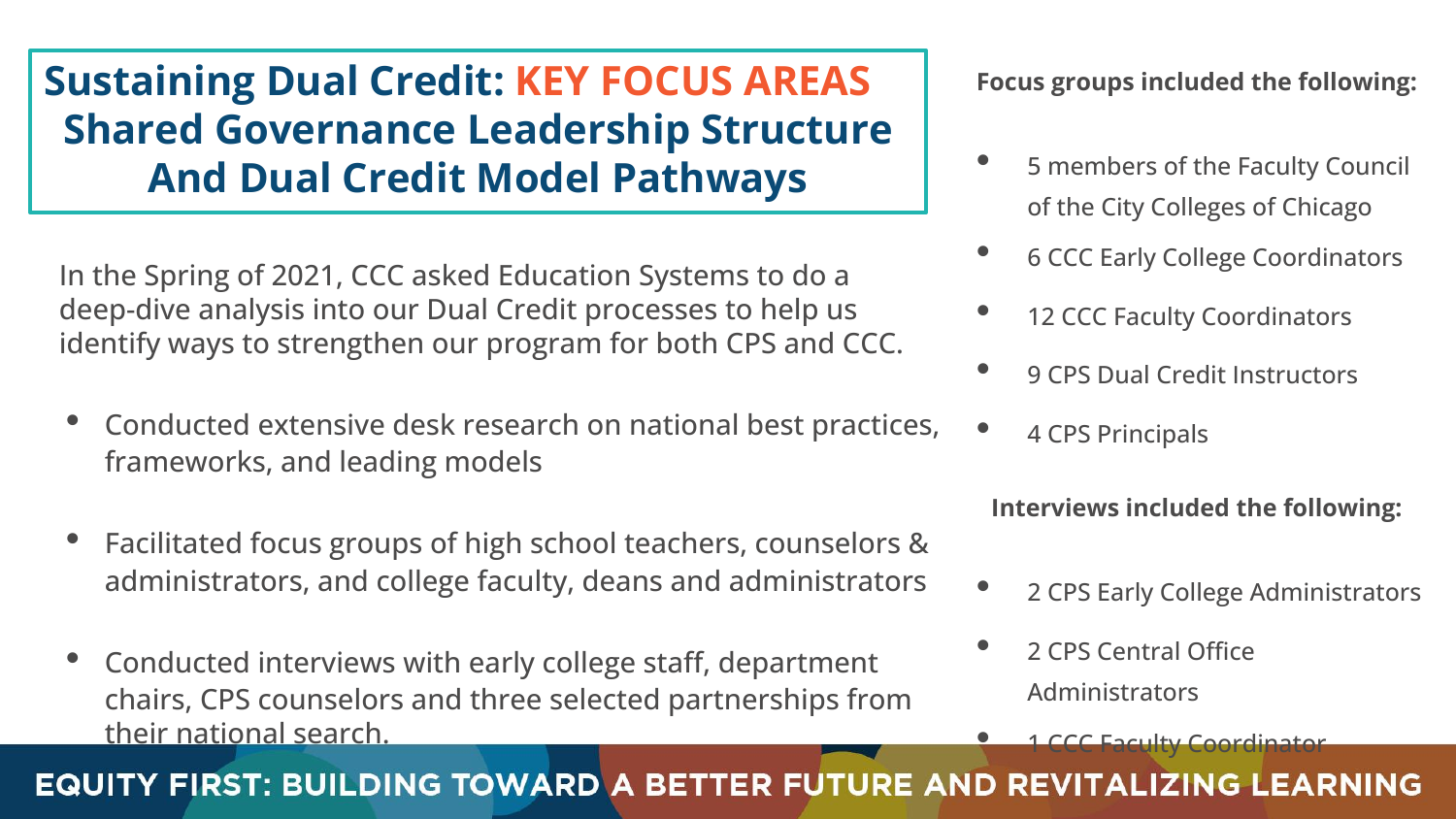### **TWO MAJOR AREAS OF FOCUS: SHARED GOVERNANCE and DUAL CREDIT MODEL PATHWAYS**

Leadership **Structure** Dual Credit Model **Pathways ACCESS TO HIGH QUALITY PROGRAMS District-wide Dual Credit Course Implementation Committee** *"They do a great job going over the logistics of the semester/school year and providing an overview of the deliverables. They are not as helpful as far as best teaching practices for the dual credit classroom." "CCC has a ton of resources and amazing people doing awesome things... but I felt completely disconnected from those at my campus. The textbooks were my only real guiding lights - that's it." Faculty Coordinators agree. As one said in response to a question regarding the main barriers high school instructors face in providing quality dual credit experiences for students, "familiarity/practice with college level assessments, lessons, pacing, and expectations."*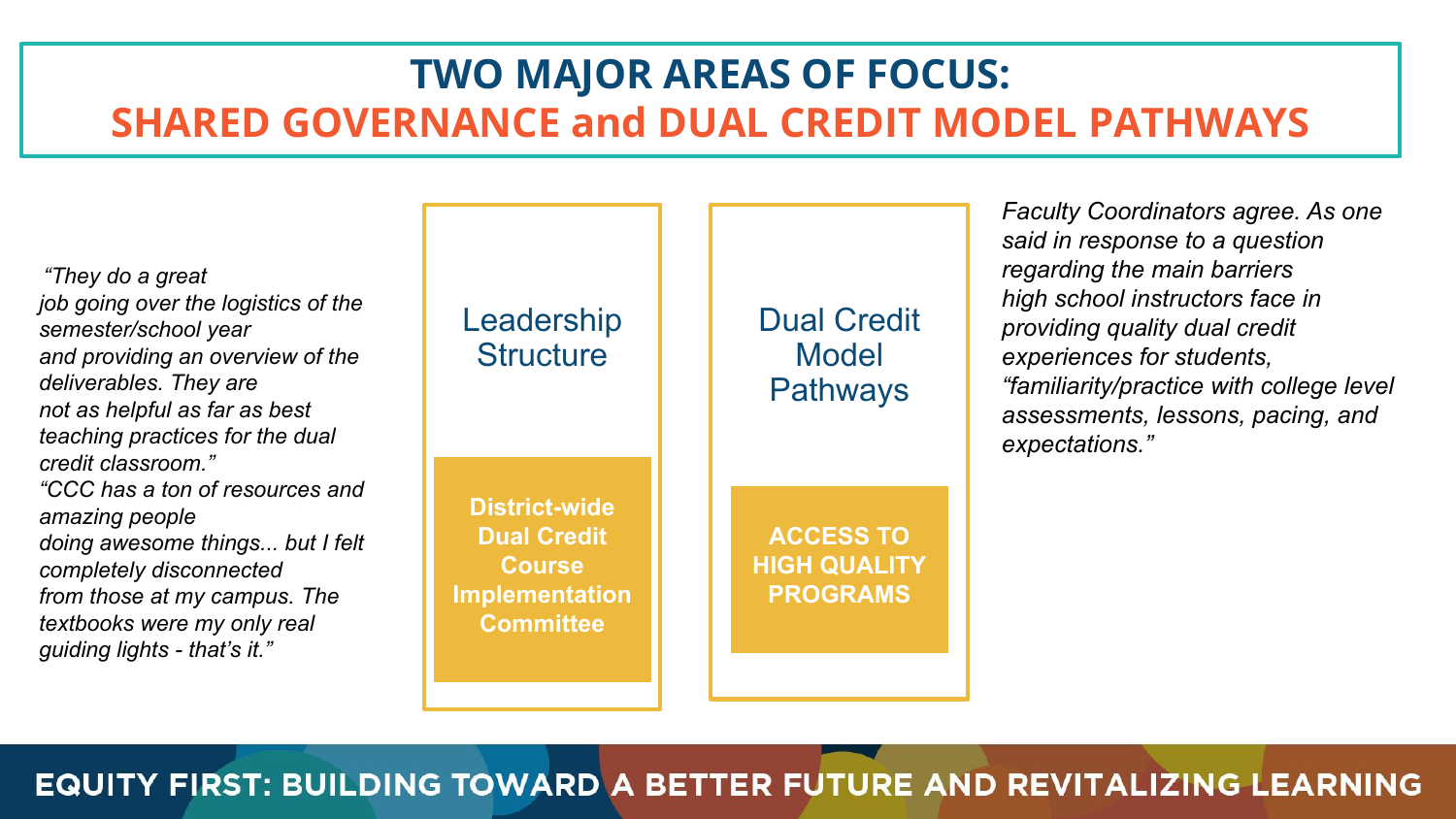### **Dual Credit Course Implementation Committee**

- **○ Leadership Structure**
- **○ Dual Credit Course Packets Modules**
- **○ Dual Credit Course Learning Modules**
- College faculty, administrators, high school instructors and staff met bi-weekly to chart a new path for dual credit oversight
- English 101, CIS 101 and 116, BIO 116 and 120, and Math 125 for academic course packets to support our high school partners
- Leveraged our Learning Management System (LMS) to house our academic course packets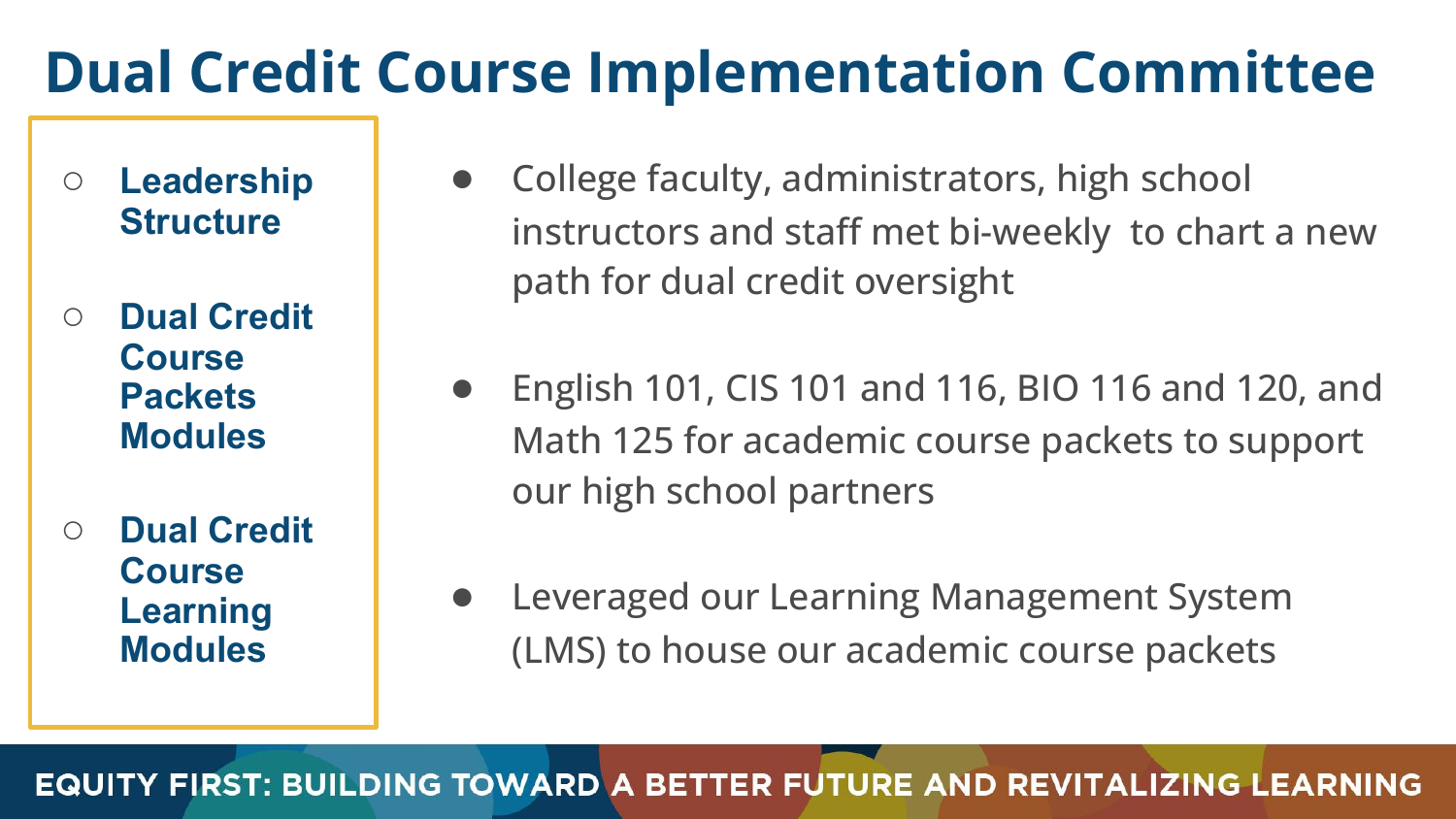### **Sustaining Dual Credit: KEY FOCUS AREAS Shared Governance Leadership Structure And Dual Credit Model Pathways**

Model Program guides are meant to:

- **• Provide guidance** for community colleges and high school partnerships following Perkins V Plan
- **• Establish a framework** for State agencies develop and implement program supports.
- **• Identify priority coursework** that are foundational and scalable.
- **• Define competencies** that should be taught throughout the program so students are prepared for the industry.
- **• Identify entry points** for employer partnerships and potential experiences.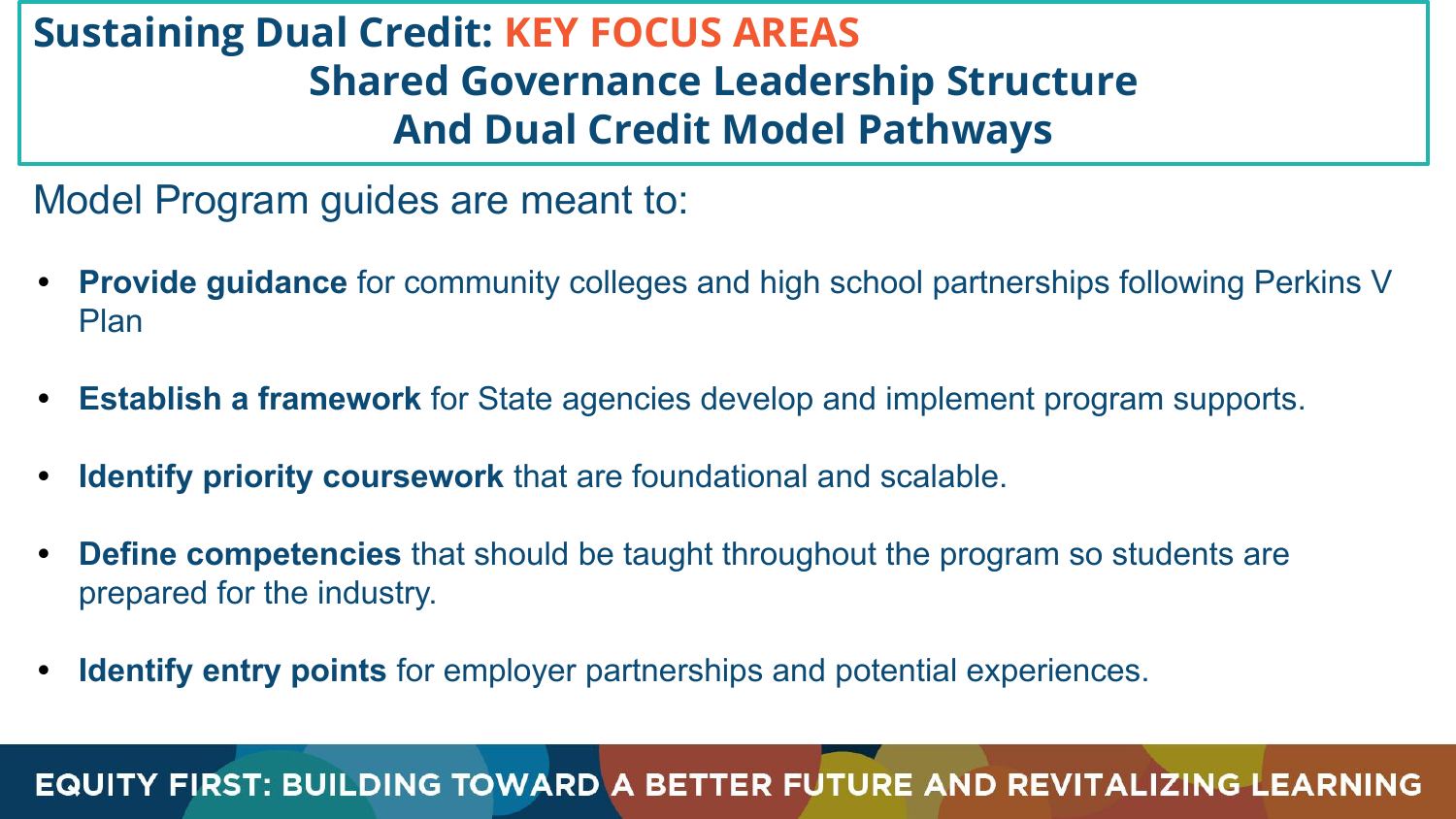### **Dual Credit Model Pathways**

Dual Credit Model Pathways identify priority dual credit courses that are foundational to high growth industry areas and offer entry points for employers to support coursework and related experiences.

Pathway courses are selected to require minimal pre-requisites and are foundational for many career pathways

Schools do **not** need to be CTE schools in order to offer a model pathway(s).

Model Pathway students can take key career-focused dual credit courses and have the opportunity to earn 15 college credits and an industry recognized credential.

#### **Information Technology**





**Advanced Manufacturing**





**Seamless connection to postsecondary programs**

**Industry Recognized Credentials**

**High-Quality Work-Based Learning Experiences**

**Dual-Credit Courses**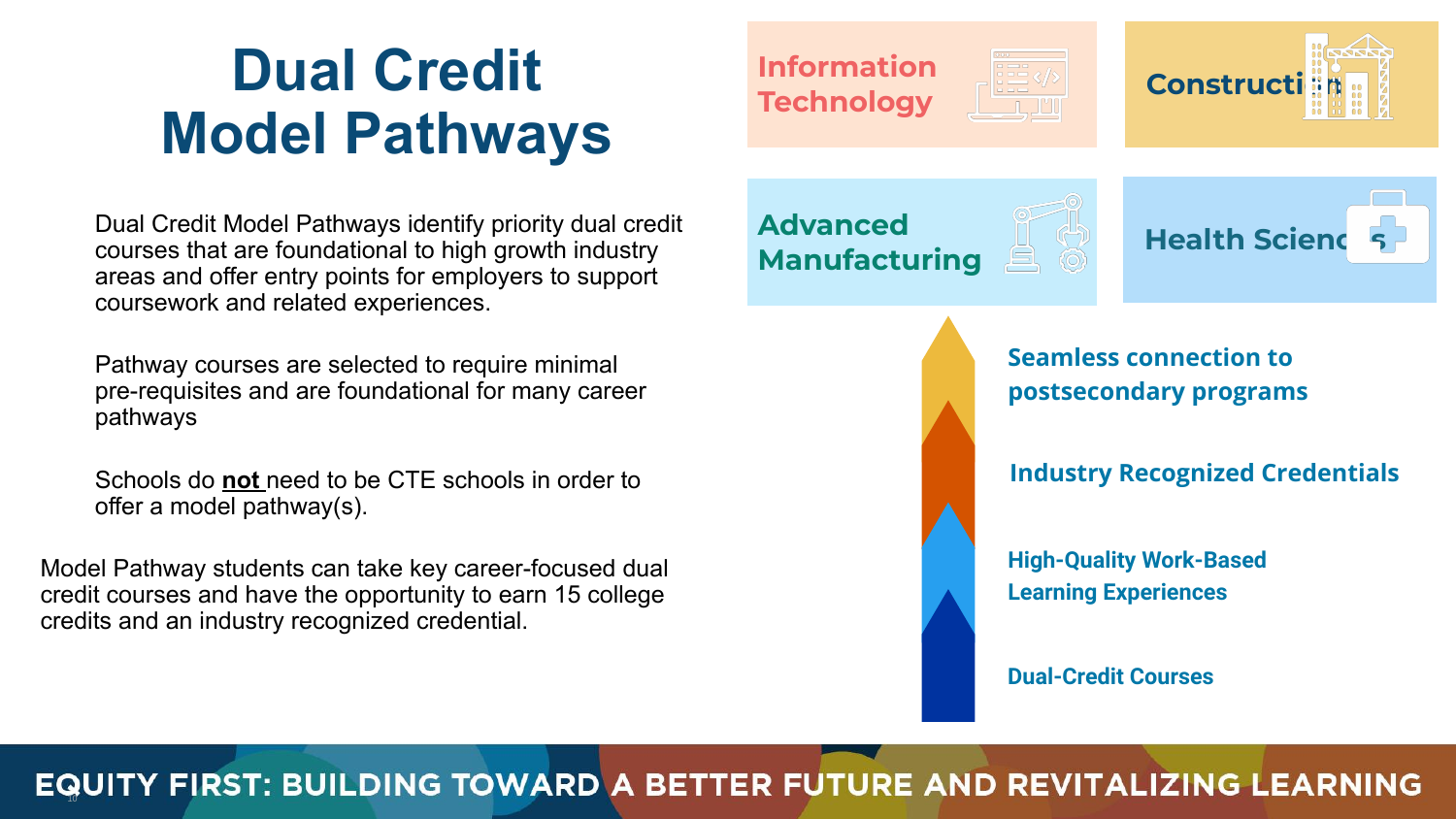# **Health Sciences Model Pathway**

|                                                                                | <b>ORIENTATION /</b><br><b>INTRODUCTION</b><br>Grade 9-10                                                           | <b>SKILL</b><br><b>DEVELOPMENT</b><br>Grades 10-12                                            | <b>CAPSTONE /</b><br><b>ADVANCED</b><br>Grade 12                                                                                               |  |
|--------------------------------------------------------------------------------|---------------------------------------------------------------------------------------------------------------------|-----------------------------------------------------------------------------------------------|------------------------------------------------------------------------------------------------------------------------------------------------|--|
| $\circledS$<br><b>CTE PROGRAMS:</b><br><b>CAREER FOCUSED</b><br><b>COURSES</b> | <b>Intro to Health Occupations</b><br><b>CCC BIO 120 Medical</b><br>Terminology (2nd Semester) $\boxed{\triangleq}$ | <b>CTE Course With CCC BIO</b><br>116 (Anatomy / Physiology)<br>Integrated                    | <b>Program/Sequence Leading to Industry</b><br><b>Credential</b><br>CCC BNA Sequence $\boxed{\equiv}$<br><b>Youth Apprenticeship Placement</b> |  |
| Ø<br><b>NON-CTE PROGRAMS:</b><br><b>CAREER FOCUSED</b><br><b>COURSES</b>       | <b>CCC HEAPRO 102 Health</b><br>Career Studies <b>E</b>                                                             | <b>CCC BIO 120 Medical</b><br>Terminology $\Box$<br><b>CCC BIO 116 Anatomy/</b><br>Physiology | CTE Course 2 With CCC BIO 116 Integrated<br>CCC BNA Sequence*<br>Youth Apprenticeship Placement*                                               |  |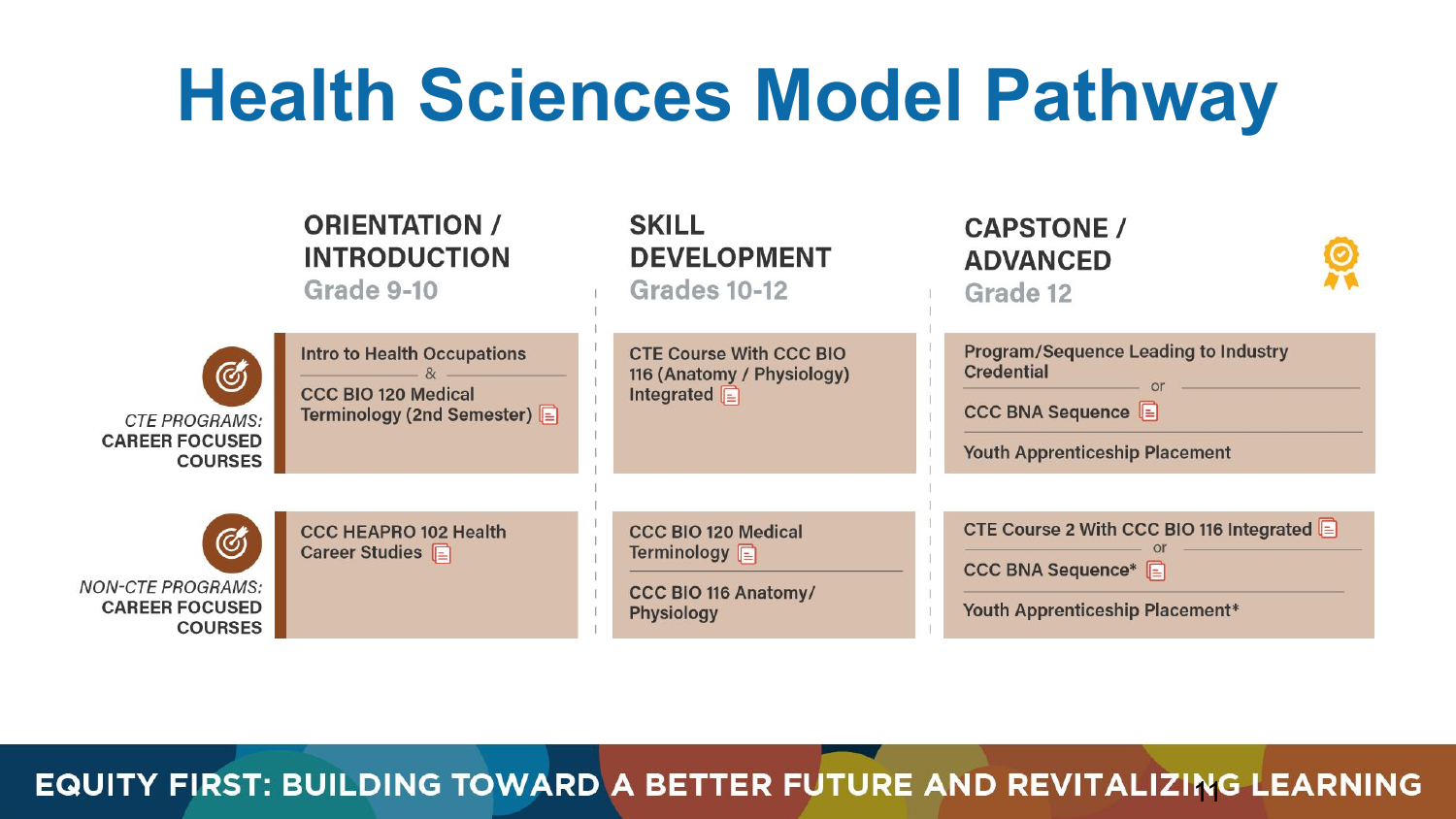### **Health Sciences Coursework Enrollment Outcomes**

| Term/Course                | <b>Students Enrolled</b> | Pass Rate |
|----------------------------|--------------------------|-----------|
| <b>Fall 2021 Bio 120</b>   | 67                       | 83.5%     |
| <b>Spring 2022 Bio 120</b> | 91                       |           |
| Spring 2022 Bio 116        | $36*$                    |           |

### **Next steps:**

- Deep dive into the fall 2021 pass rate
- Bi-weekly monthly steering committee meetings
- Early Alert student progress tracking and support

\**Instituto HS offered Bio 120 in the fall but plans on offering 116 next school year.*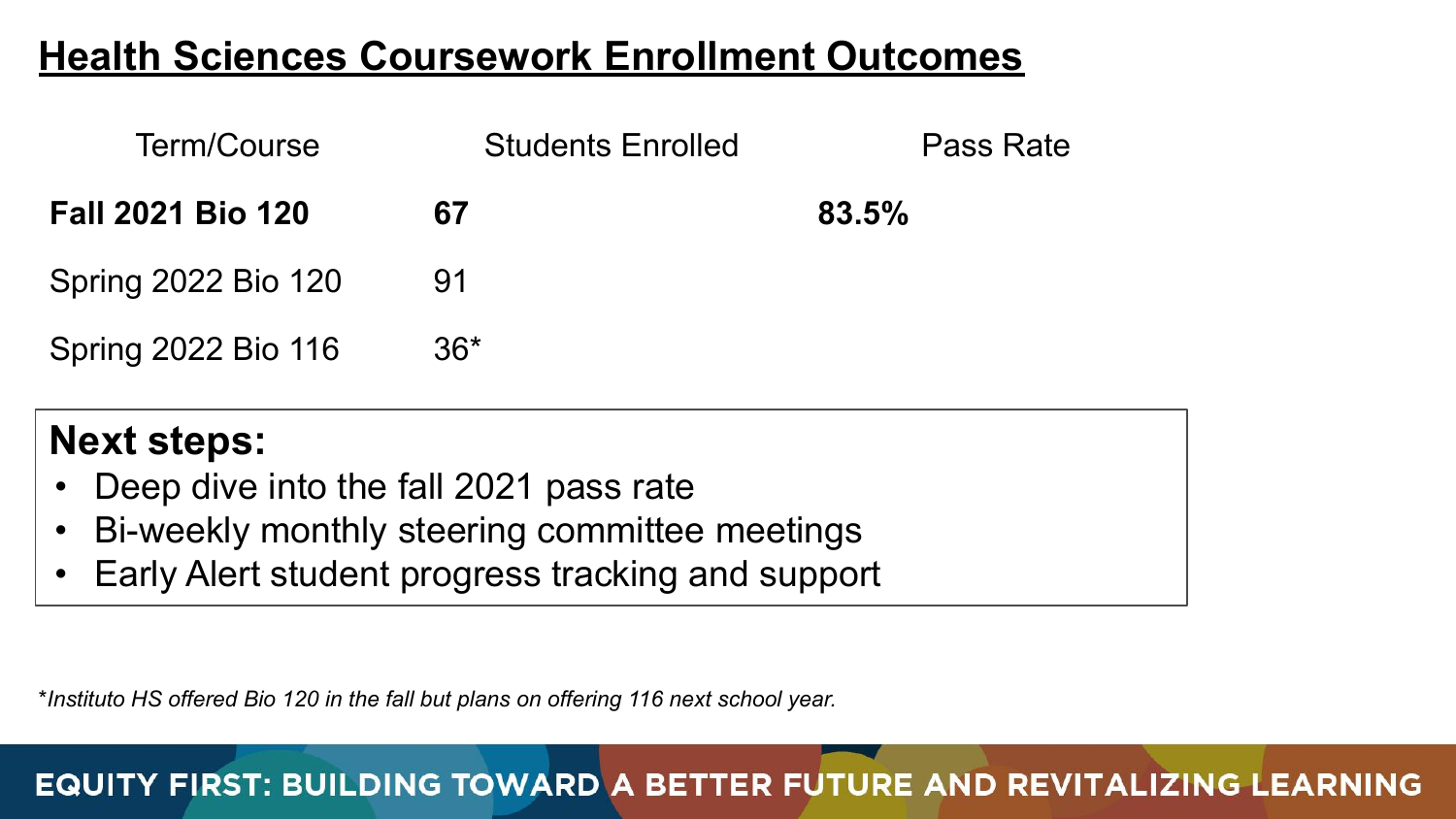

# **EQUITY FIRST**

**Building Toward a Better Future and Revitalizing Learning**  Bridget French Executive Director, College & Career Readiness Rockford Public Schools Bridget.french@rps205.com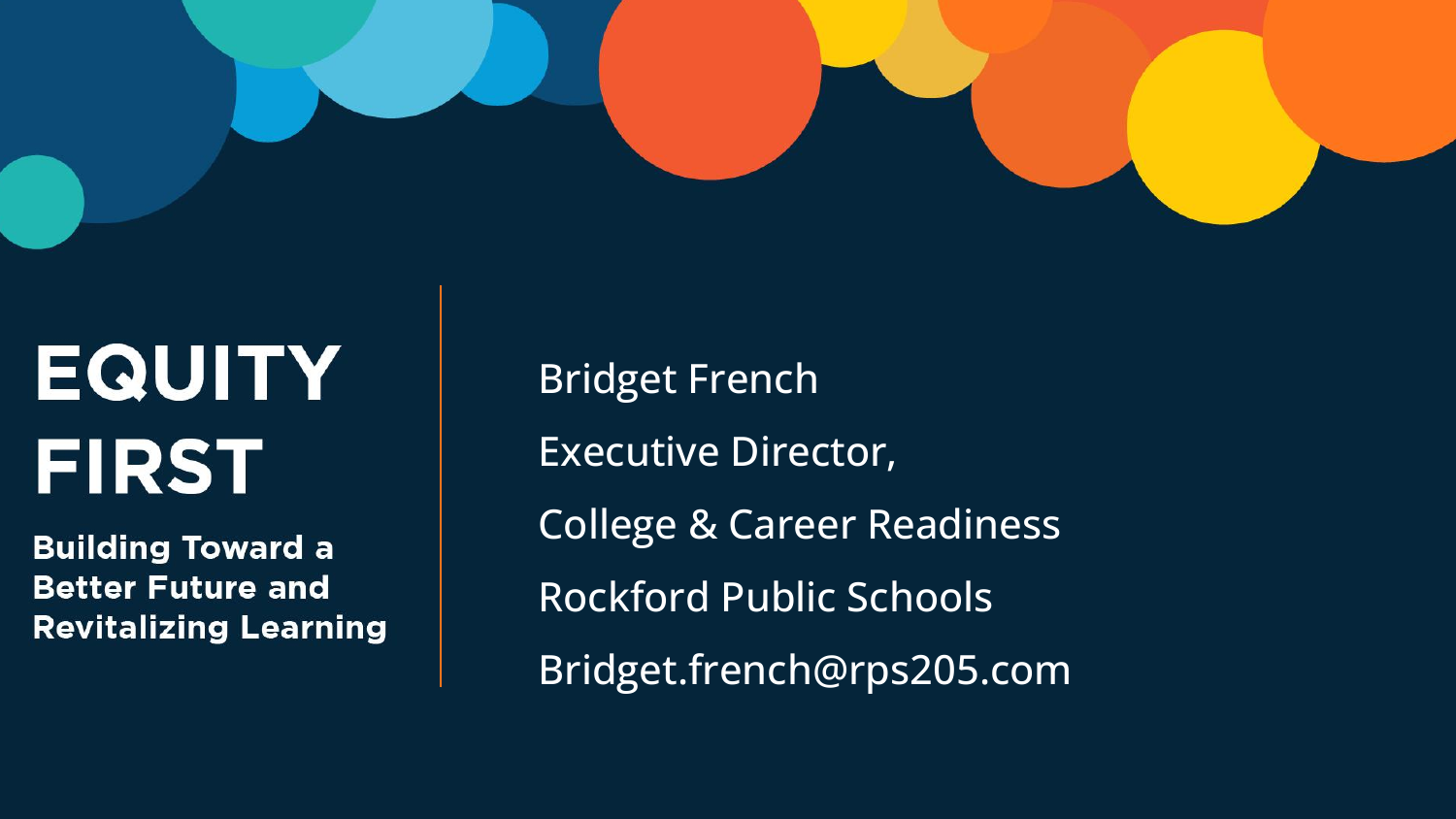# **Rockford Public Schools**

- 28,000 students
- 4 comprehensive / 1 alternative learning high school
- Wall to wall Academies and Pathways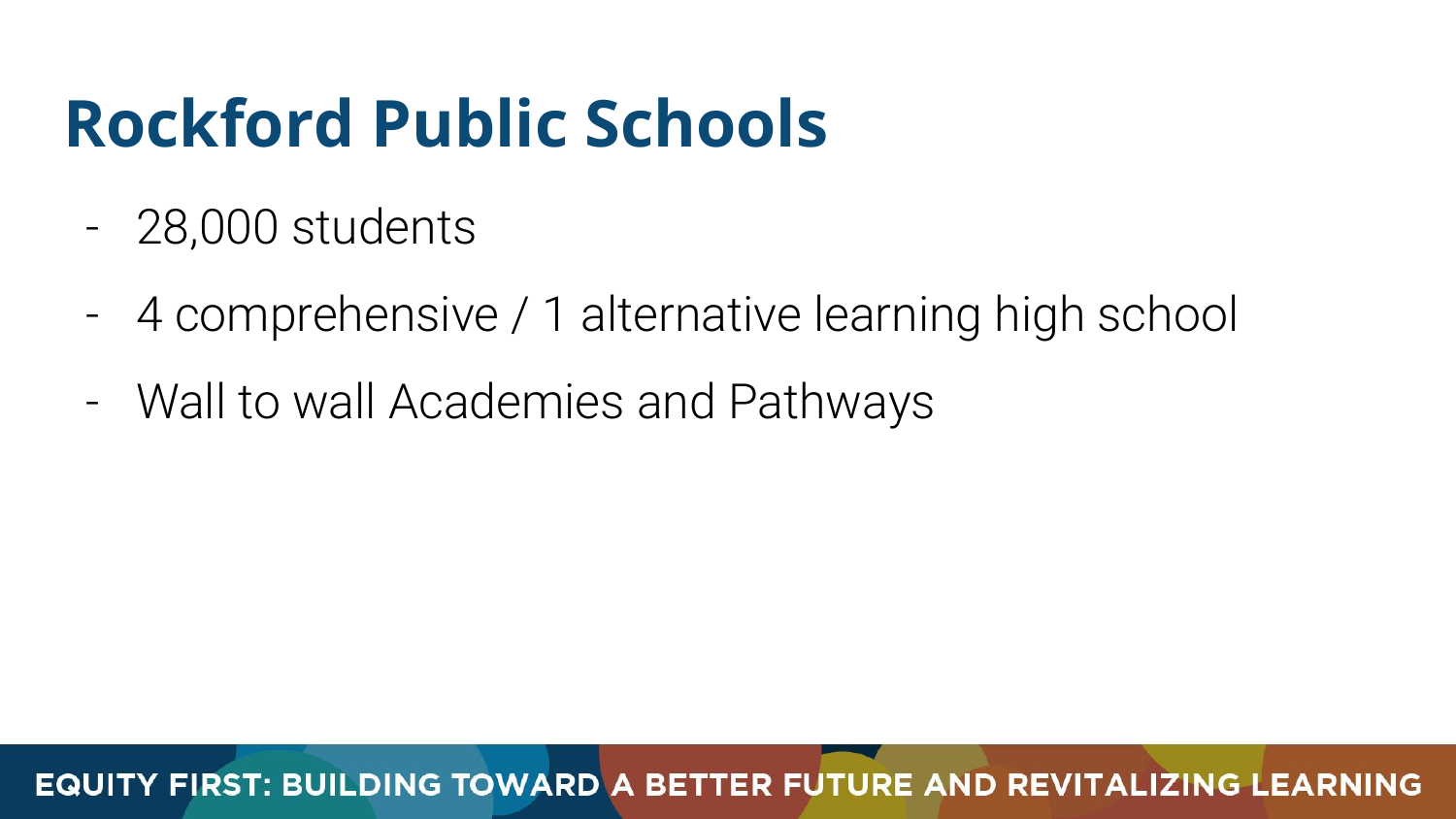# **College & Career Academies**

| <b>Business</b>         | <b>Health</b>                 | Production                   | <b>Service</b>       |
|-------------------------|-------------------------------|------------------------------|----------------------|
| Entrepreneurship        | <b>Bio-Med / Lab Sciences</b> | Construction                 | Education            |
| <b>Graphic Design</b>   | Nursing / Pre-Med             | Engineering                  | Hospitality          |
| IT                      | Kinesiology                   | <b>Industrial Technology</b> | <b>Public Safety</b> |
| <b>Media Production</b> |                               | Manufacturing                |                      |
| <b>Studio Art</b>       |                               | <b>Transportation</b>        |                      |
|                         |                               |                              |                      |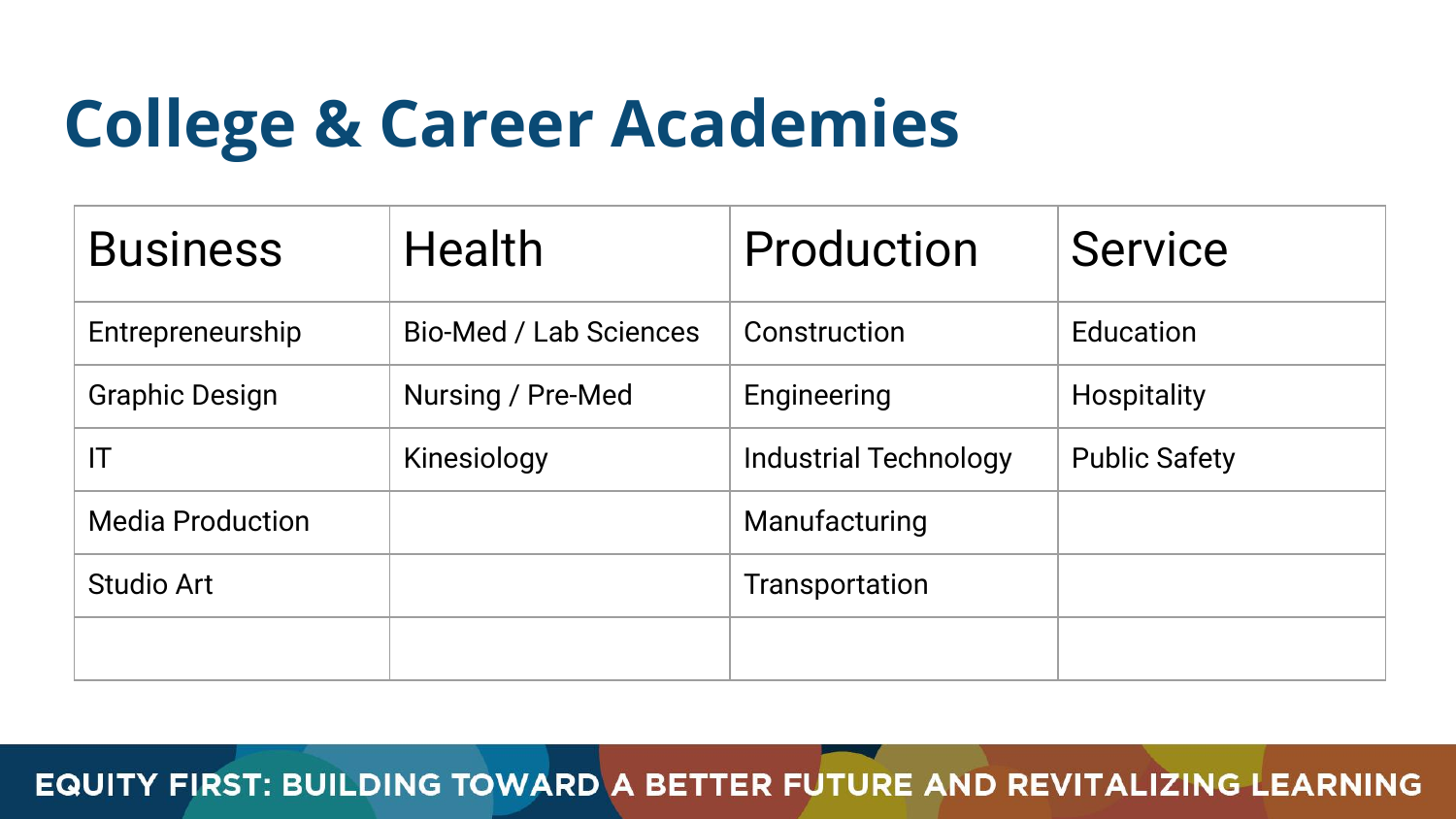# **Dual Credit?**

- Running Start: 40 students per year dual enrolled on community college campus
	- Tuition paid by central office / CCR budget

- 2017 : 12 students earned dual credit on a high school campus
	- One school offering one section of dual credit Gov't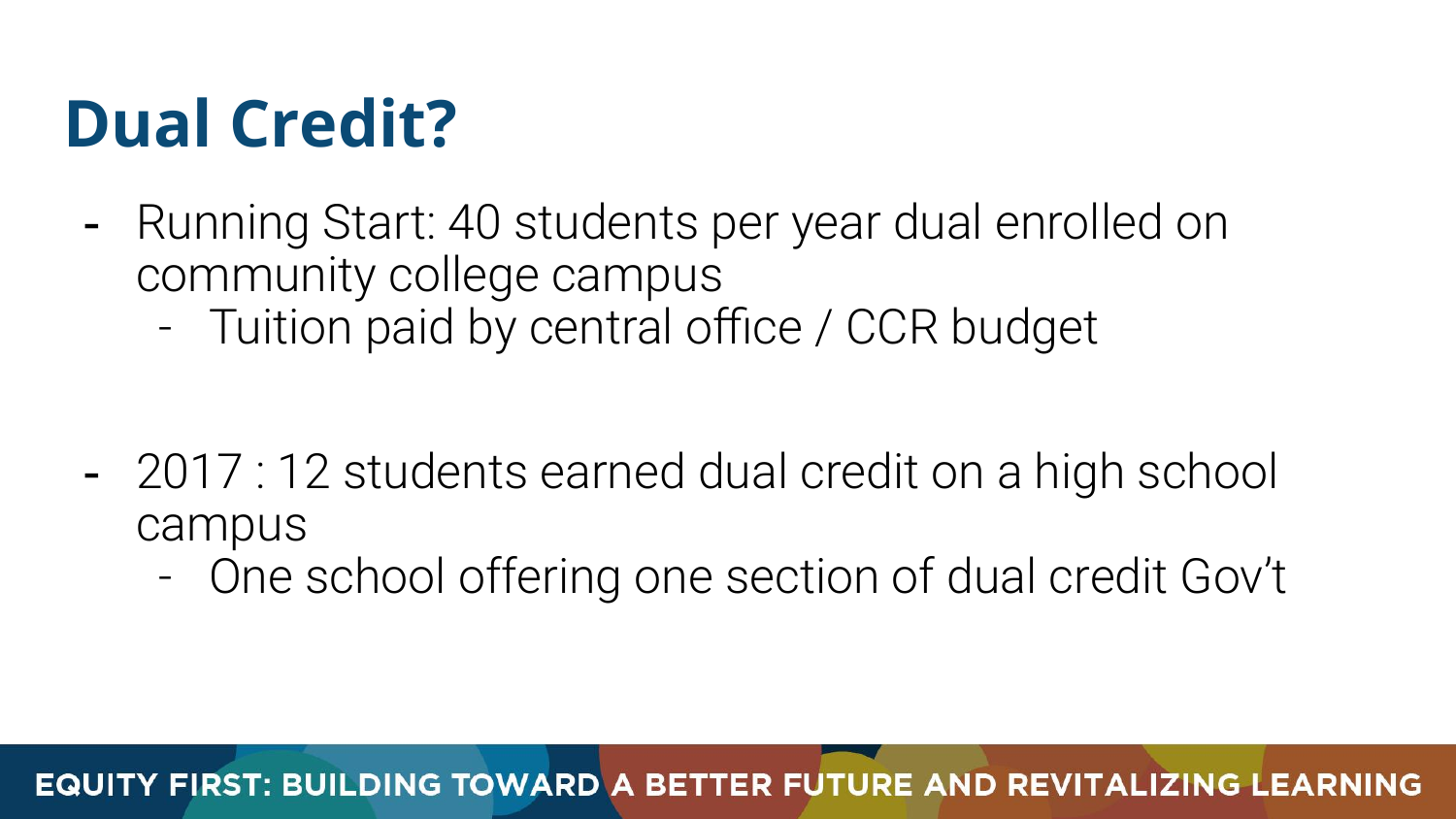

Began with Pathways

Predates local implementation of PWR Act Predates Model Partnership Agreement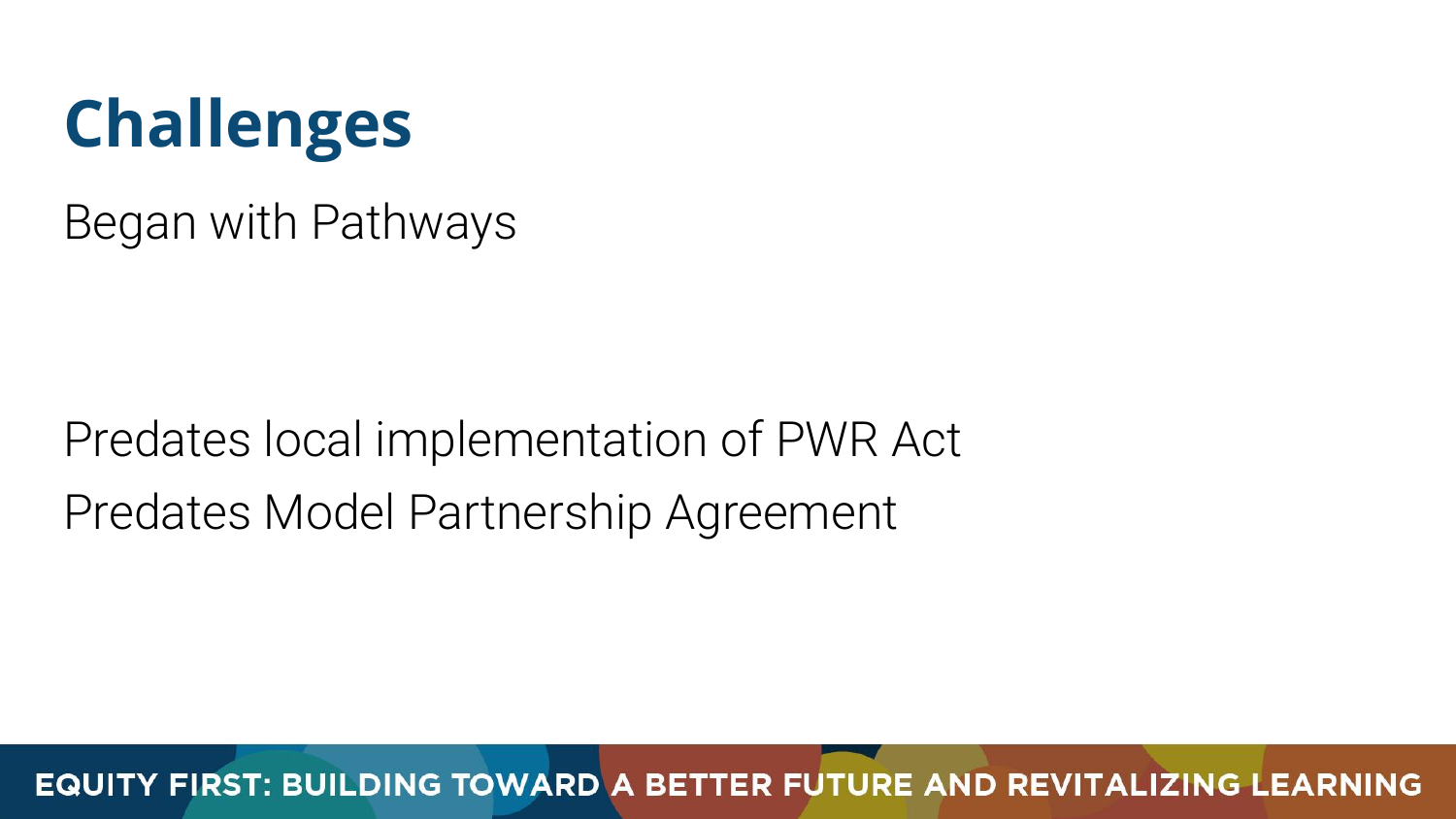# **Challenges**

- Postsecondary partners
	- Unwillingness to share curriculum
	- Request to pull students out of class
	- Lack of willingness to look at multiple measures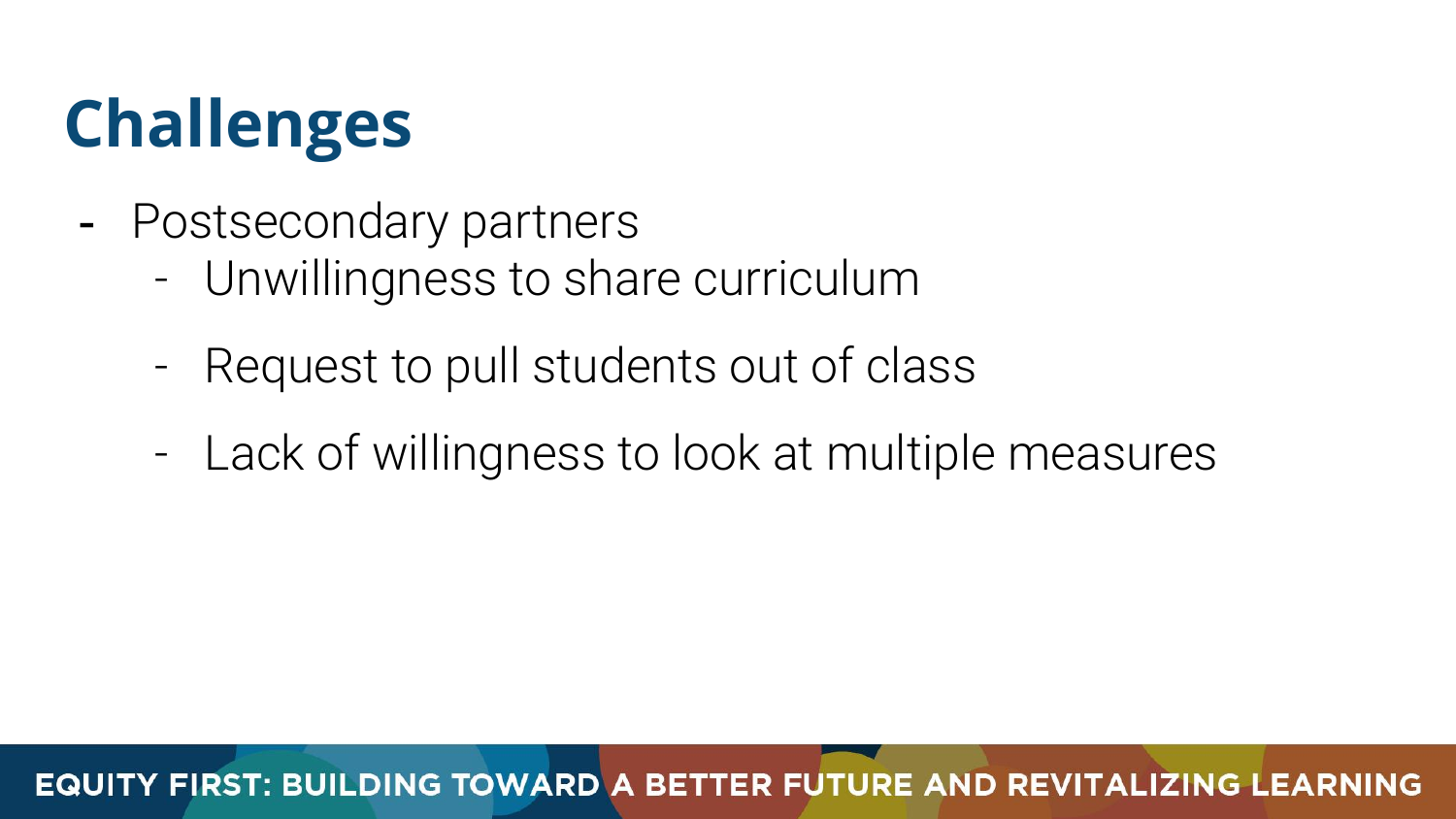Senior Semester (Engineering)

- Second semester of senior year
- 15 credits on campus at community college (RVC)
- $-$  RVC  $\rightarrow$  NIU Engineering program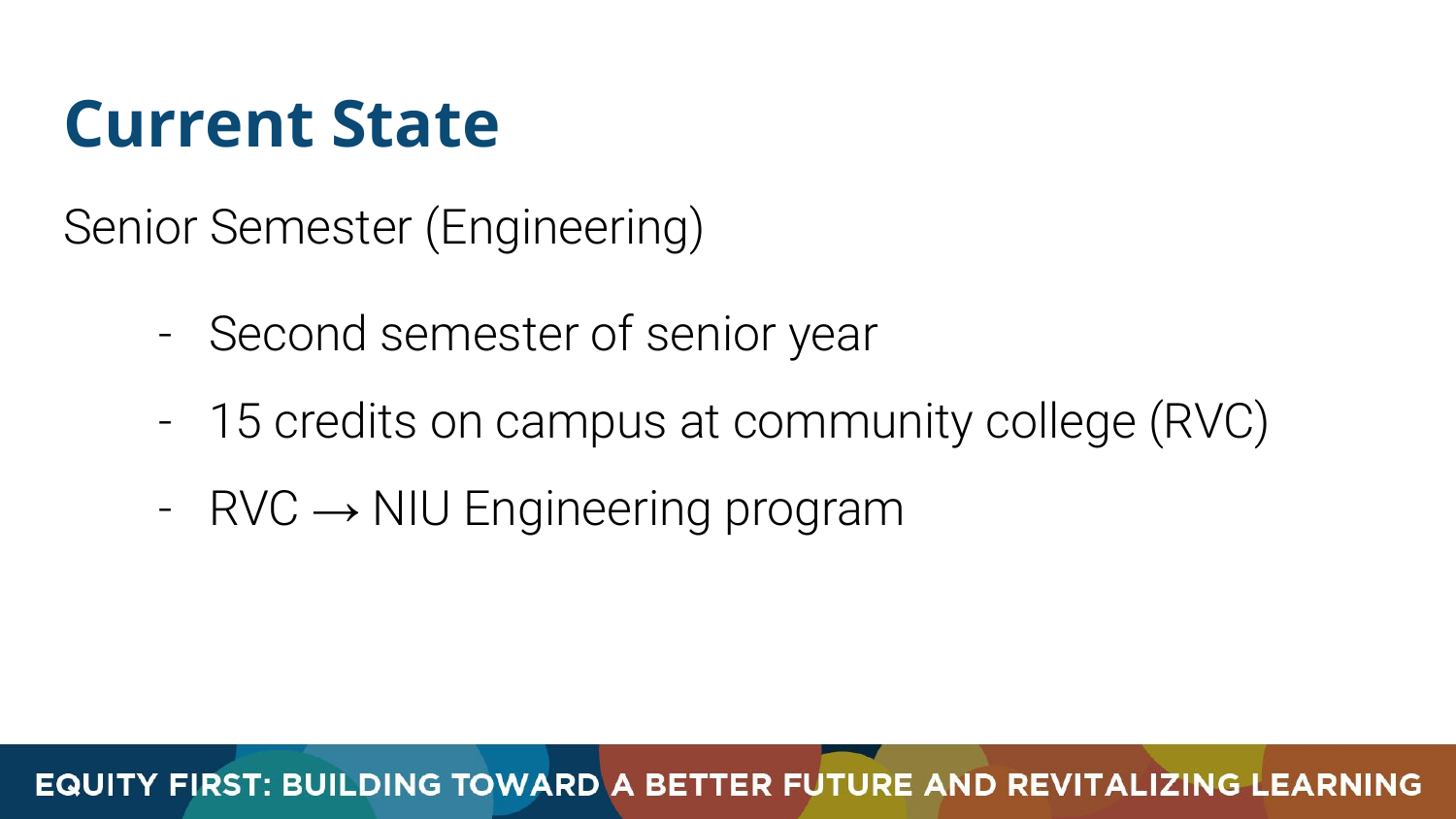- Dual credit in pathway courses
- Partner with community to find teachers
	- Public Safety
	- Engineering
	- Business Entrepreneurship
	- Medical Science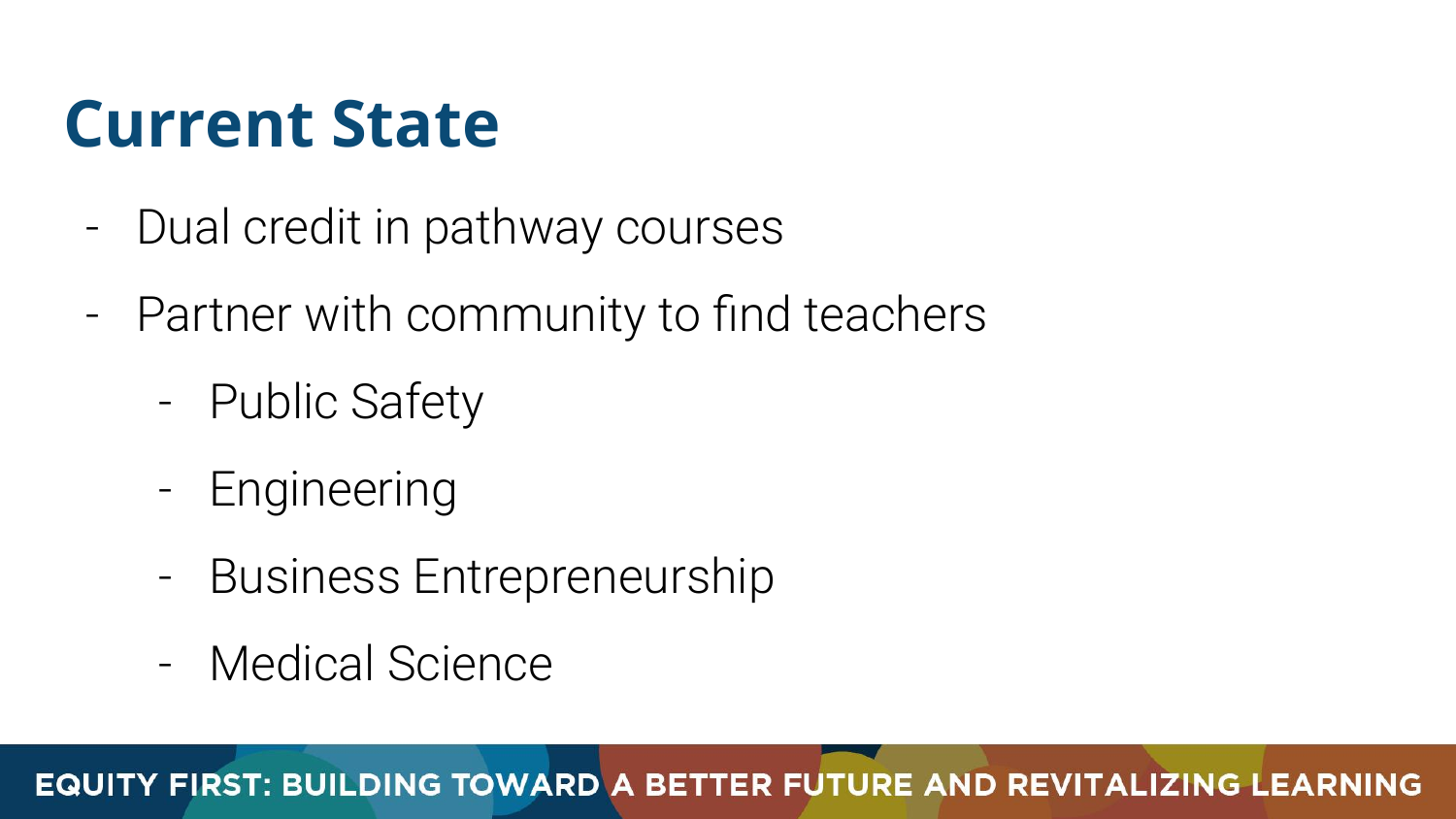Challenges:

- Community partners aren't teachers (at first!)
- Not all students are in a pathway class that ends in dual credit (equity)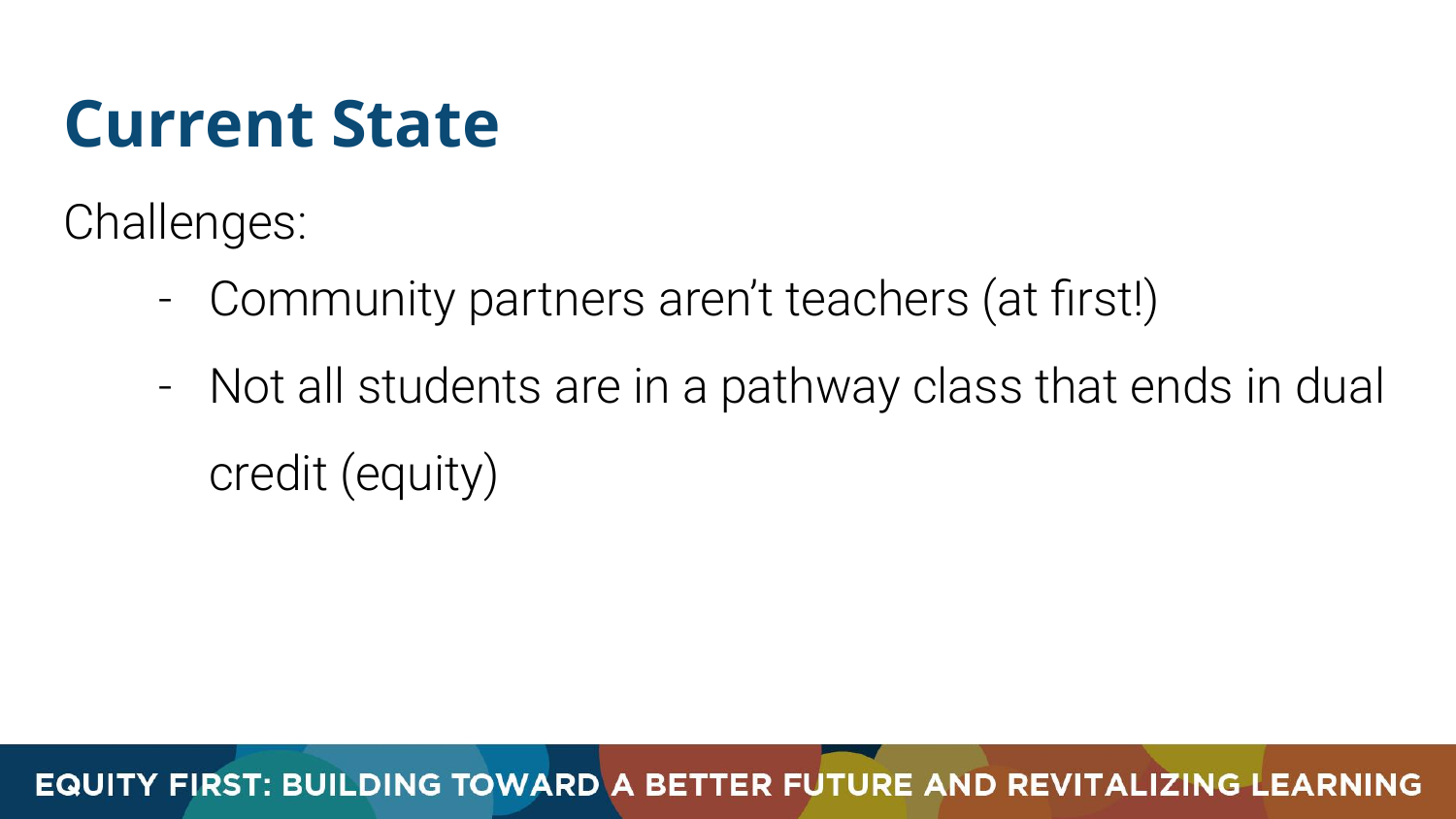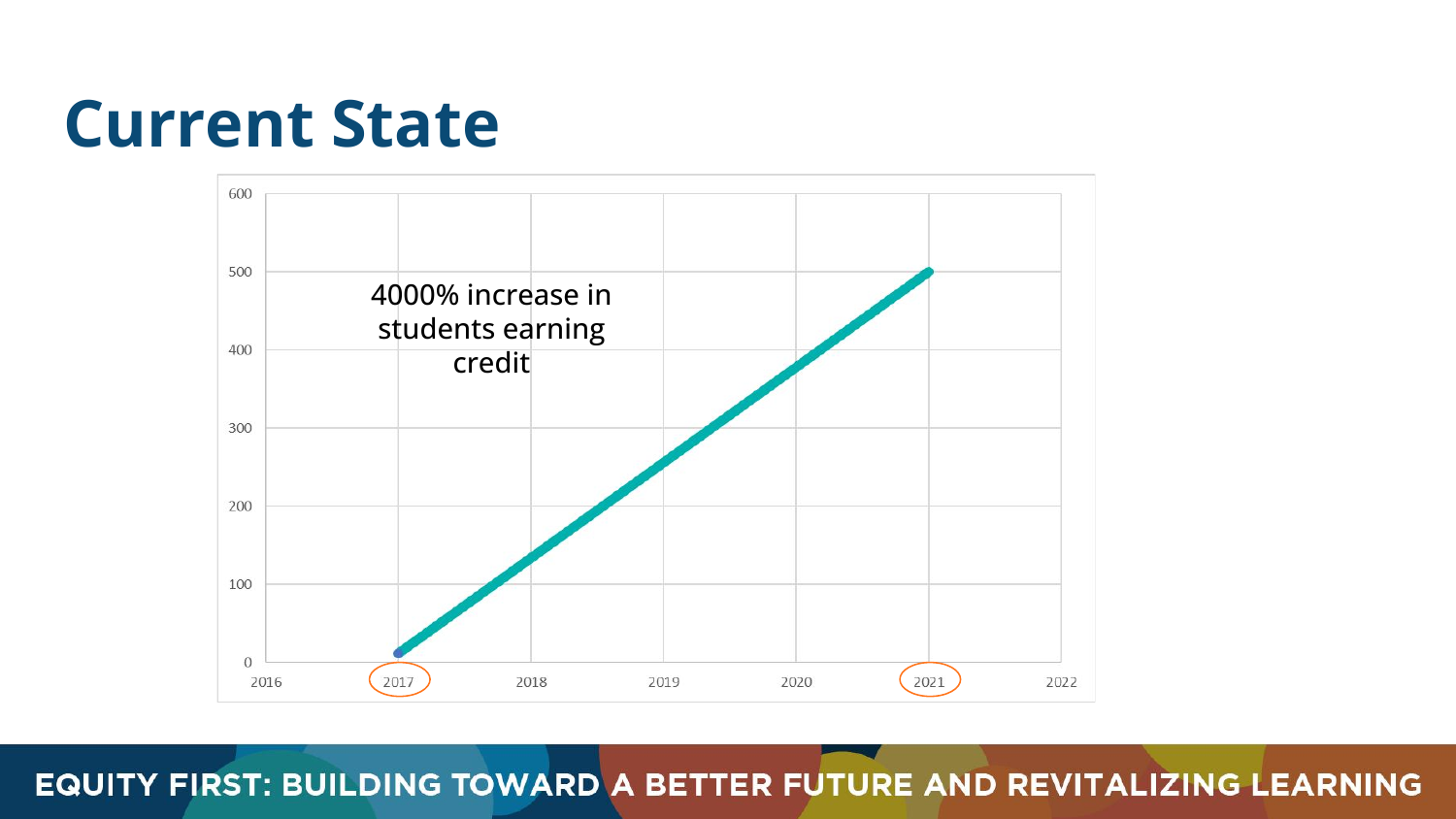

Masters Cohorts

- English Comp, Math, History, Biology, English Lit

Communication

- Internal and external